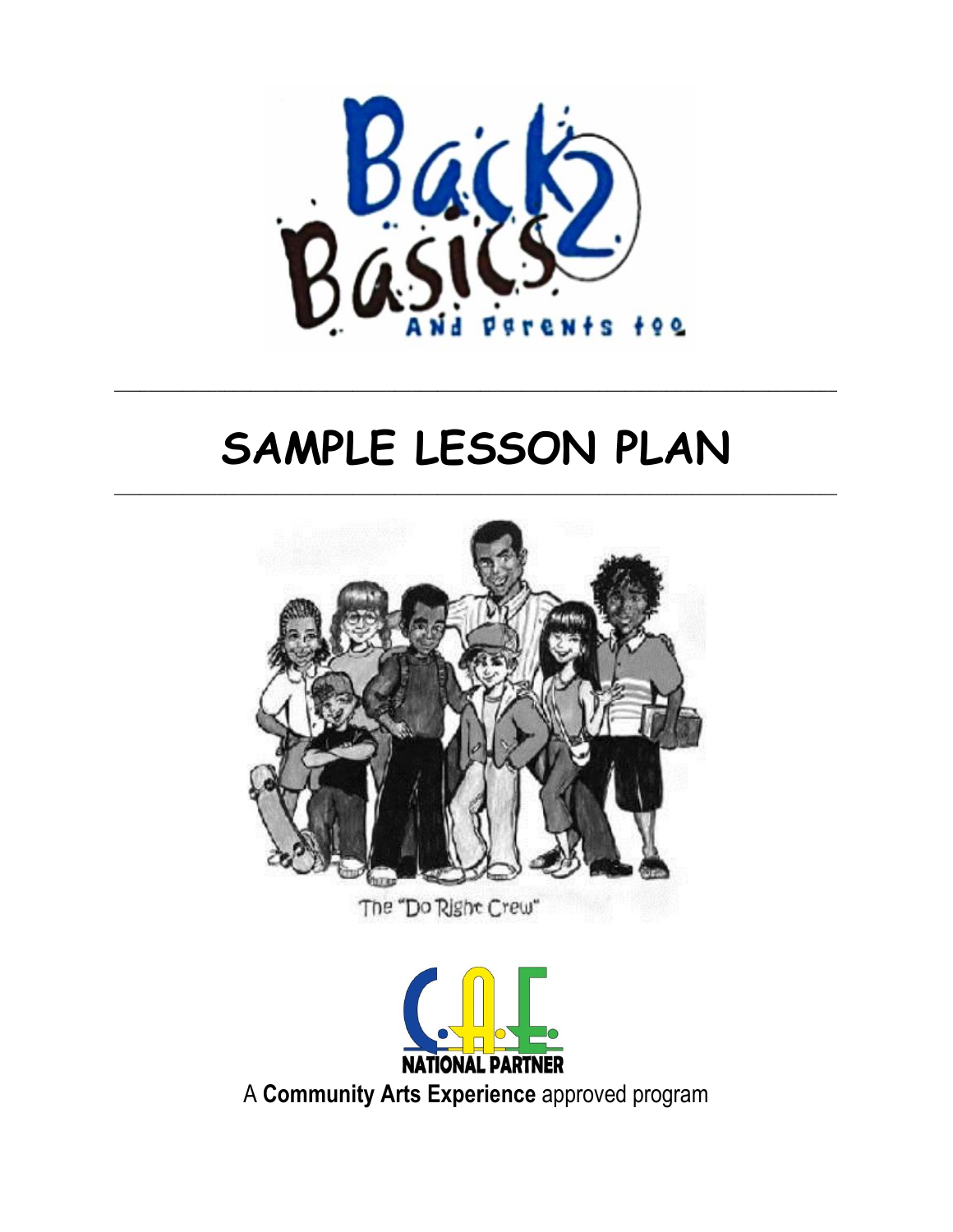## **The Blueprint** for Rebuilding Respect Through Moral-based Community Programming







REBUILDING RESPECT ONE CHARACTER AT A TIME THROUGH GOODWILL AMBASSADORSHIP FOR LIFE, FAMILY, AND COMMUNITY THROUGH THE POWER THAT IS THE WORD… THE GOLDEN RULE.

## **UNIT 4 "RESPECT FOR OTHERS"**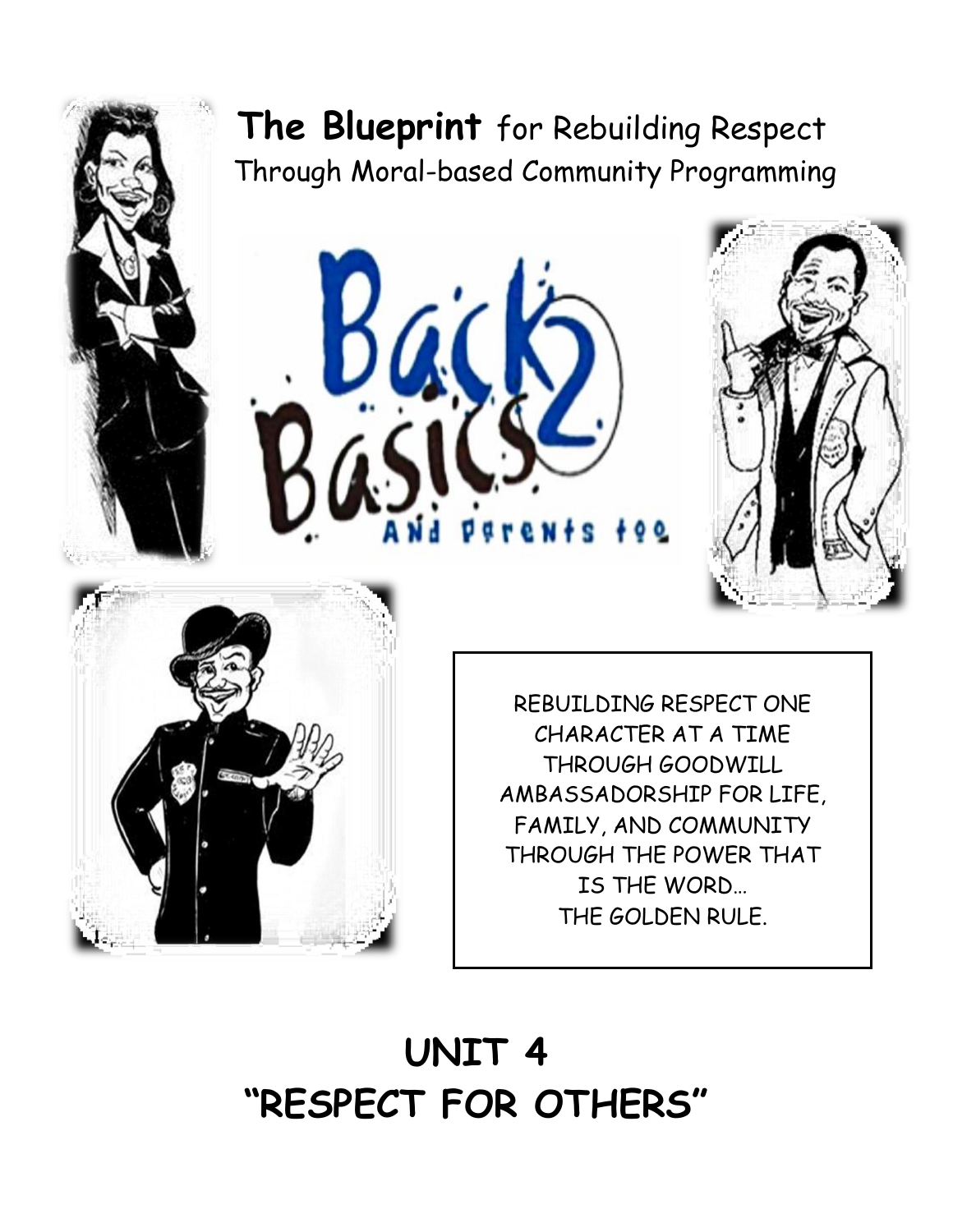### OVERVIEW: **RESPECT FOR OTHERS**

Unit four consists of four lessons centering on respect for individualized personhood. The Lesson seeks to layout, emphasize and re-emphasize the consequence of giving and receiving respect. The target audience for this unit and lesson is all grade levels.

The concept is to present 15 minutes of instruction or teaching and 45 minutes of practical application which must be assessed for accuracy, content and context. This is then combined with an understanding, expression and nexus on connecting points to choices within the scenario and identifying consequences for each choice made.

#### **Negative Characters:**

Bubble Head Bill Crack Head Charlie Trap Tom/Tamara

#### **Positive Characters:**

Sergeant Respect© Detective Right Way© Counselor Collaborative© "Do Right" Crew© "Goodwill Ambassador"©

*Encouraging youth to be a part of the "Do Right" Crew© and help "Rebuild Respect 4 Life"© by choosing the 'Golden Rule' of mutual respect to "Just Do Right!"*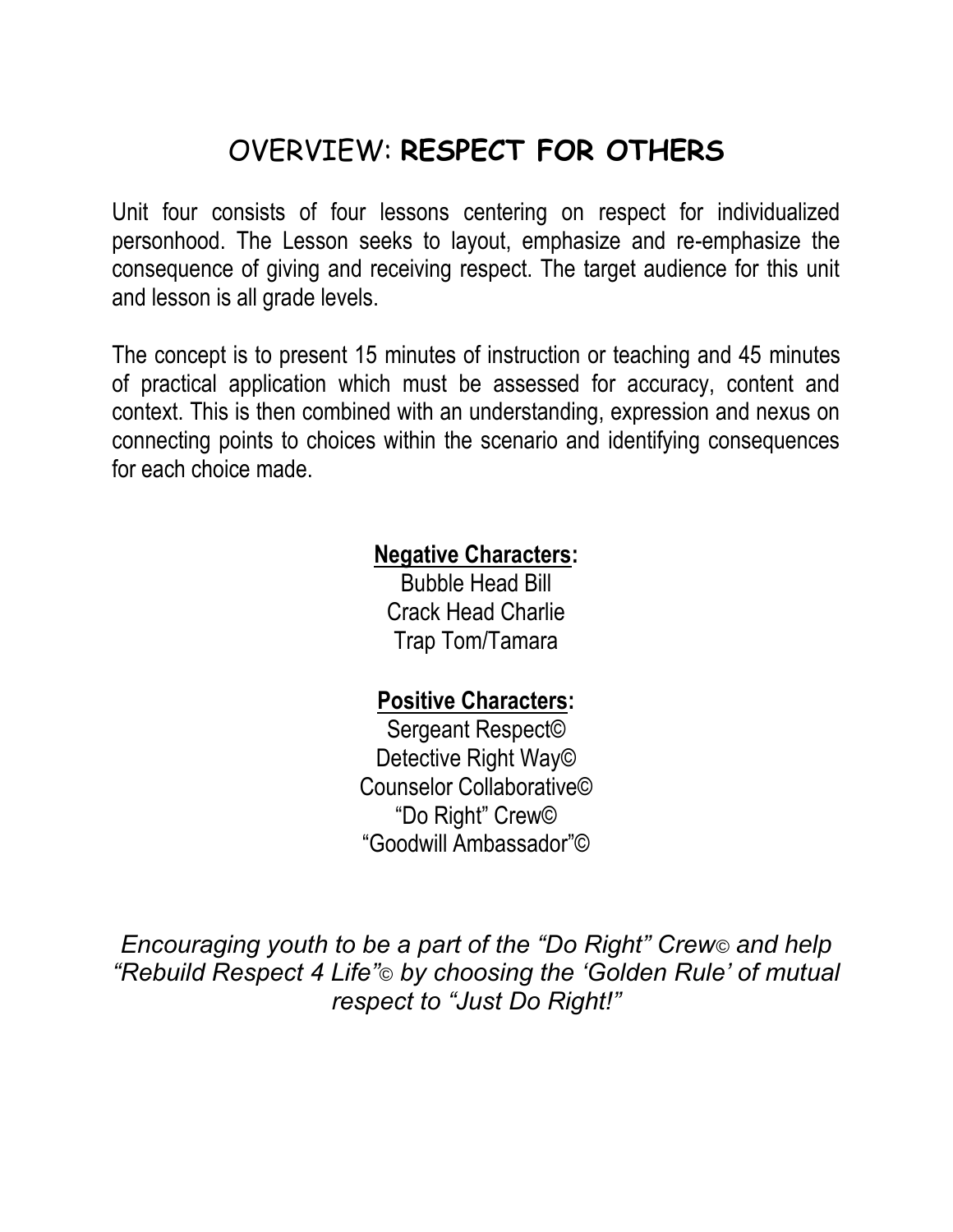Sergeant R.E.S.P.E.C.T.©, Detective Right Way© and Counselor Collaborate© shifting the paradigm of the moral compass. Guiding the "Do Right" Crew© and you, back to the basics of character building foundations of moral reinforcements, to be the change for the common good.

#### **The four lessons are:**

- 1. Temperance
- 2. Wisdom
- 3. Positive Communication
- 4. Trust

Each individual lesson encourages students to become a part of the "Do Right" Crew©, to be used in a building block approach. The building block approach uses each lesson to building the monthly theme "Respect for Others." Within the months having five (5) weeks, this day will be a time of review and reinforcement of the monthly themes.

- Week 1 / Temperance
- Week 2 / Wisdom
- Week 3 / Positive Communication
- Week 4 / Trust
- Week 5 / Review of Themes

#### **Back 2 Basics Applications:**

Comic Books, Character reinforcements on Clothes, Hats, Skull Caps, Hoodies, Sweat Shirts, Awareness Bracelets, Bookmarks, Book Covers, and Notebooks to name a few.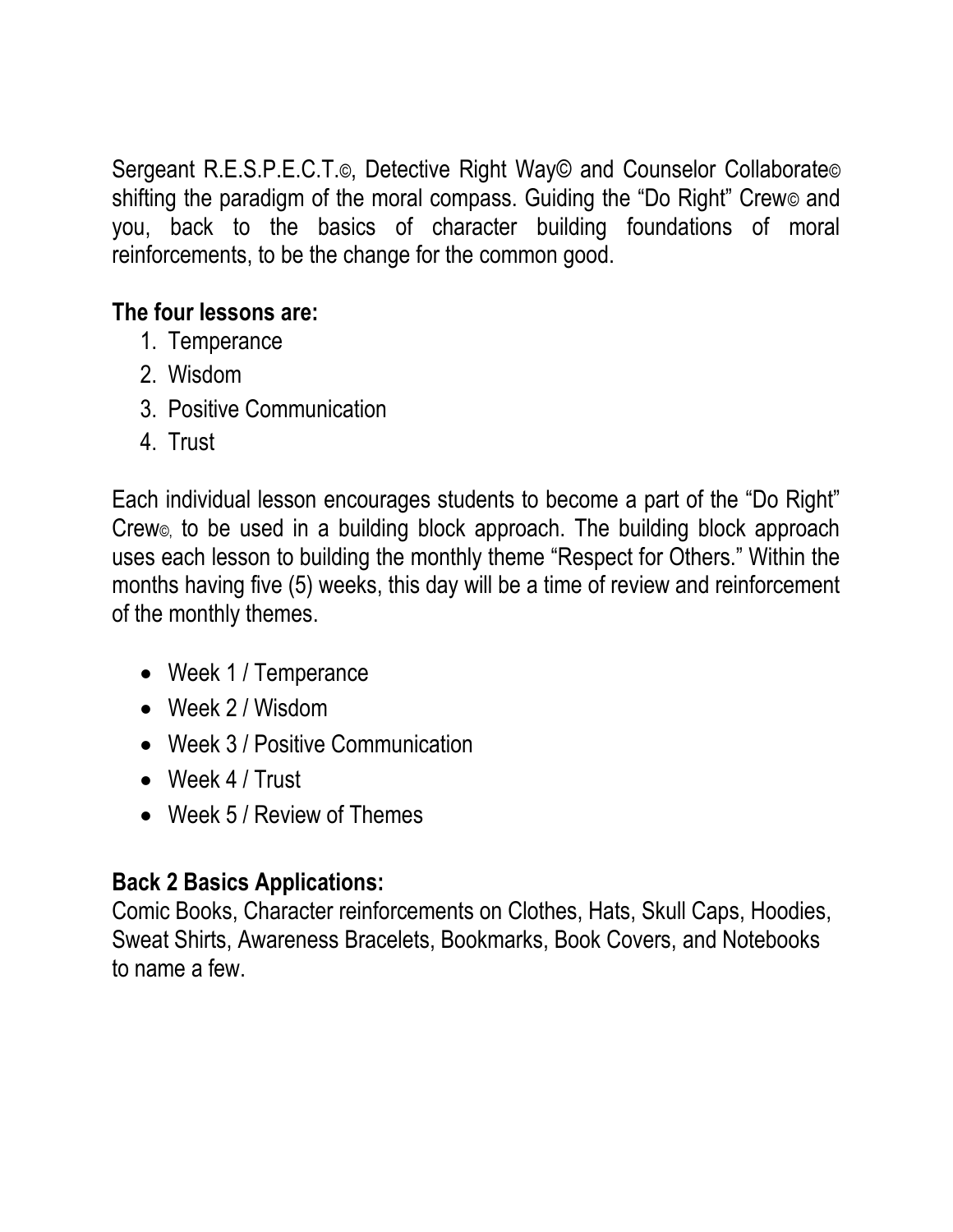## SAMPLE LESSON 1: **TEMPERANCE**

- **Definition:** Temperance it is a noun; meaning moderation in action, thought, or feeling (restraint); abstinence from the use of intoxicating drink.
- **Youth Translation:** To be cool; to chill; never letting anybody control your response; always able to keep your actions chilled.
- **Teaching Point:** Inappropriate touching; response to what someone else has said; offer to drink alcohol or to take drugs.

#### **SAMPLE SCENARIO #1:**

Bubble Head Bill while at school has touched Sally on her buttocks with his hand. Trap girl Tamara is laughing about it and encouraging Bubble Head Bill to do more. Later Crack head Charlie offers drugs.

#### **DISCUSSION AS "DO RIGHT" CREW**© **& "GOODWILL AMBASSADORS"**©

- What would you do if you were Sally?
- What would happen after Johnny responds?
- How would you feel if you were Sally?
- What's wrong with Bubble Head Bill?
- What is Tamara's problem?

#### **PRACTICAL APPLICATION** *(Write Down)***:**

- Which character you would most like to be and explain?
- Which character you dislike the most and why?
- **•** Research and write down the school policy for fighting  $-$  what is the police rule for fighting – what do the courts say about assault.